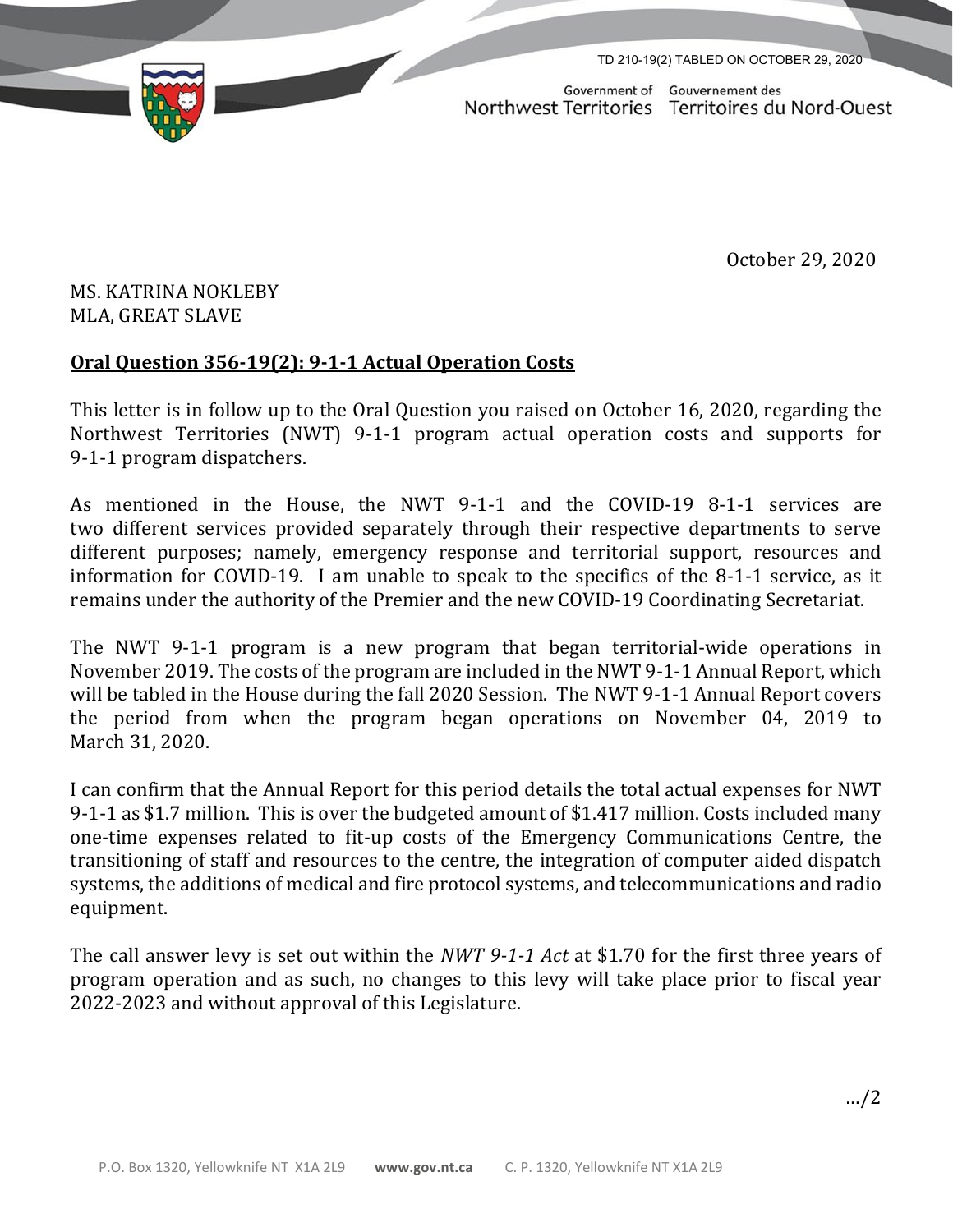The NWT 9-1-1 budget and staffing was approved based on the best information available, estimated call volumes and other program factors. For this reason, a program review and evaluation are planned after one year of operational activity, to ensure that actual operational costs and program realities identified will inform go-forward planning.

In the meantime, Municipal and Community Affairs (MACA) is managing operational stressors as they arise. MACA, for instance, has added additional relief and term staff to the program and will continue to make staffing adjustments as the operational reality requires.

In terms of staff support related to stress and burnout, the NWT 9-1-1 program has a Telecommunicator Acute/Chronic Stress Management Program that includes a variety of staff supports including:

- Stress management training;
- Quiet rooms and fitness machines to alleviate stress;
- Online and phone therapy available;
- Peer to Peer support through Alberta Critical Incident Network;
- One on one counseling following critical calls; and
- Support from the medical professionals for intervention on particularly traumatic calls.

9-1-1 operators and their families can also access Health and Wellness supports available to all Government of the Northwest Territories (GNWT) employees. Information on these supports and resources are regularly circulated to all employees and can be found on MyHR. The MyHR Emotional and Mental Health Resources page includes some resources that are particularly suited, including:

- AbilitiCBT program to help address anxiety symptoms related to the uniquely challenging aspects of pandemics: uncertainty, isolation, caring for family and community members, information overload and stress management.
- Employee and Family Assistance Program (EFAP) connect you with resources to assist with emotional concerns such as stress and anxiety, as well as financial and family matters and other issues that may occur during this time; and
- LifeSpeak total well-being platform where GNWT employees and their families can access expert information and videos on a wide range of topics.

…/3